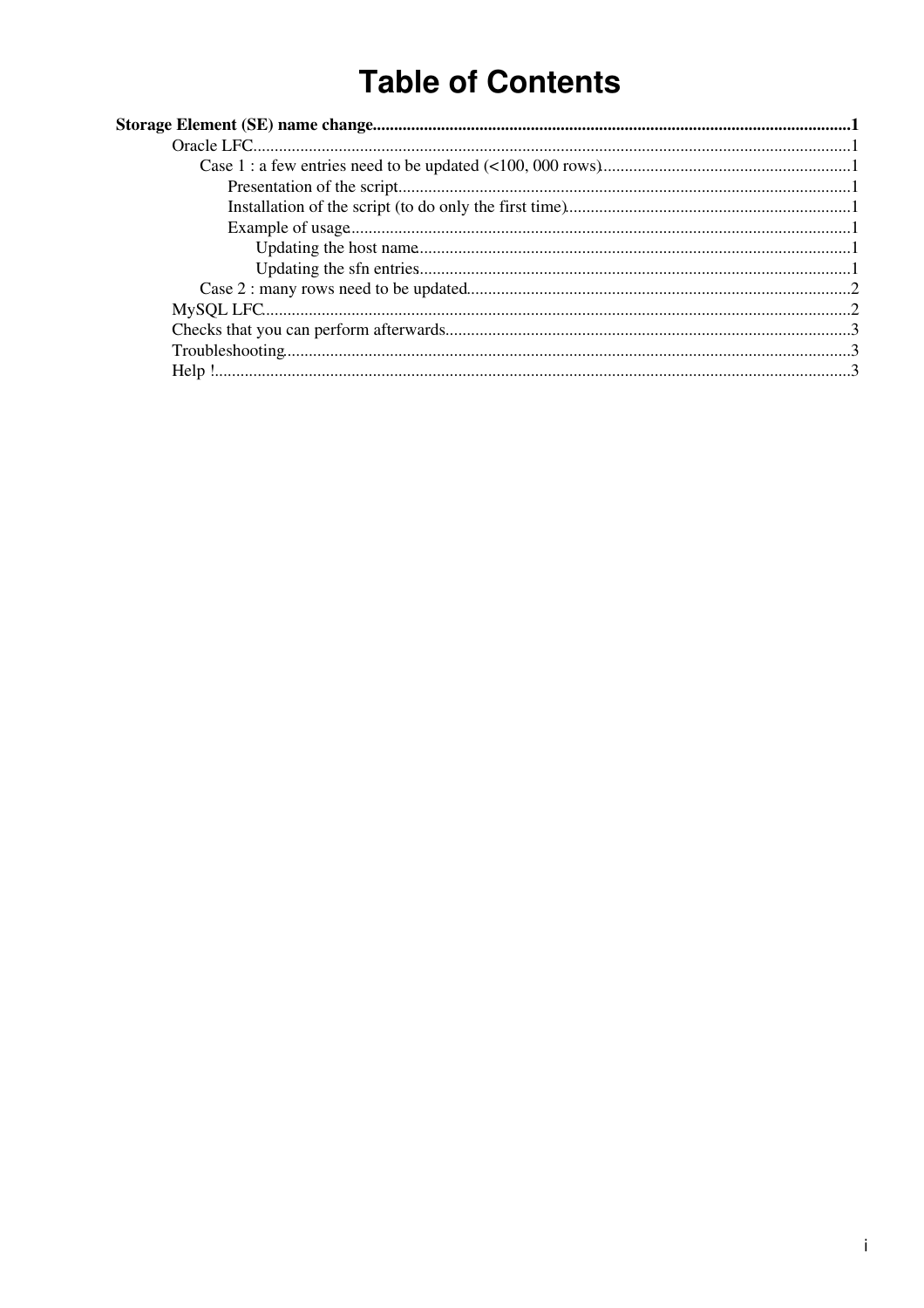# <span id="page-1-0"></span>**Storage Element (SE) name change**

In case the FQDN of a SE changes, some entries need to be modified in the LFC databases.

## <span id="page-1-1"></span>**Oracle LFC**

In this section you describe how to the update with an Oracle LFC.

### <span id="page-1-2"></span>**Case 1 : a few entries need to be updated (<100, 000 rows)**

#### <span id="page-1-3"></span>**Presentation of the script**

This is taken care of automatically by the PL/SQL script update\_sfn\_path.sql.

It is not yet included in any LFC RPM, but can be found in the [gLite CVS repository](http://jra1mw.cvs.cern.ch:8180/cgi-bin/jra1mw.cgi//LCG-DM/scripts/change-se-name/)  $\mathbb{F}$  :

• under LCG-DM/script/change-se-name

This script is composed of two functions:

- **update\_host\_name** (host\_to\_replace varchar2, host\_name\_replacing varchar2) which allows replacing the Cns file replica.host column = host to replace with host name replacing;
- update\_sfn (sfn\_prefix\_to\_replace varchar2, sfn\_prefix\_replacing varchar2, host\_cond varchar2 default NULL) which allows replacing the Cns\_file\_replica.sfn column starts with sfn\_prefix\_to\_replace with sfn\_prefix\_replacing. An extra condition must be given is the host entry.

#### <span id="page-1-4"></span>**Installation of the script (to do only the first time)**

As it is a PL/SQL script, it needs to be compiled on the DB. To do so, launch a sqlplus command line and connect to the DB. Then type, @<path\_to\_plsql\_script>/update\_sfn\_path.sql.

#### <span id="page-1-5"></span>**Example of usage**

#### <span id="page-1-6"></span>**Updating the host name**

To change the host lxb5409.cern.ch to lxn1177.cern.ch, you need to do as follows:

```
sqlplus> set serveroutput on;
sqlplus> variable rescode varchar2(1000);
sqlplus> exec :rescode:=update_host_name('lxb5409.cern.ch','lxn1177.cern.ch');
sqlplus>print rescode;
```
The script should return rescode=SUCCESSFUL\_UPDATE if the update has been done correctly.

#### <span id="page-1-7"></span>**Updating the sfn entries**

There are two possible scenarii: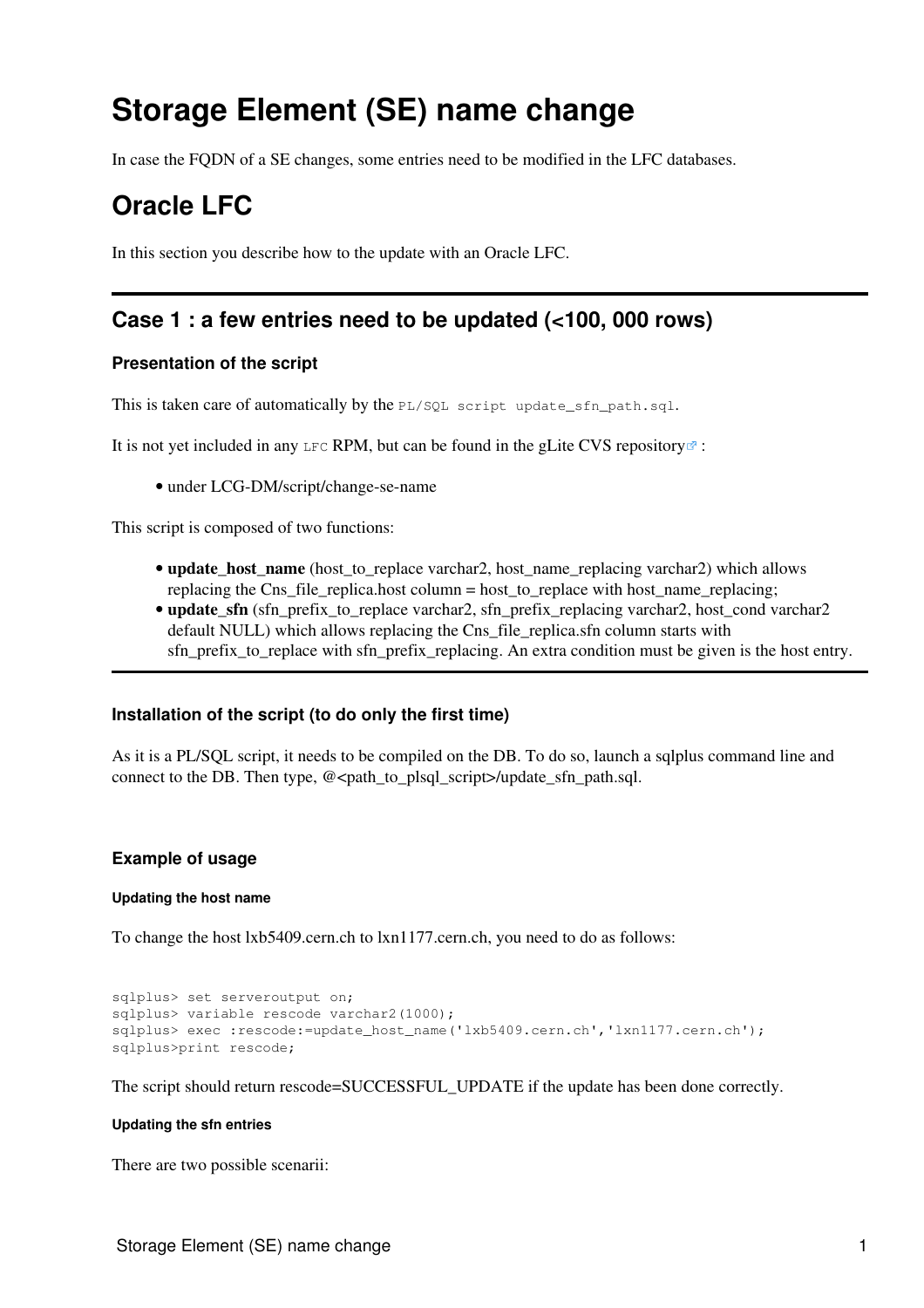I want to replace all the sfns which **start with** • srm://sc.cr.cnaf.infn.it/castor/cnaf.infn.it/grid/lcg/atlas/datafile with srm://storm-fe.cr.cnaf.infn.it/atlas/datafiles/. You need to use the script as follows:

```
sqlplus> set serveroutput on;
sqlplus> variable rescode varchar2(1000);
sqlplus> exec :rescode:=update_sfn('srm://sc.cr.cnaf.infn.it/castor/cnaf.infn.it/grid/lcg/
sqlplus>print rescode;
```
The script should return rescode=SUCCESSFUL\_UPDATE if the update has been done correctly.

I want to replace all the sfns which **start with** • srm://sc.cr.cnaf.infn.it/castor/cnaf.infn.it/grid/lcg/atlas/datafile with srm://storm-fe.cr.cnaf.infn.it/atlas/datafiles/ **AND** which are located on host='DCTAPE\_00'

You need to use the script as follows:

```
sqlplus> set serveroutput on;
sqlplus> variable rescode varchar2(1000);
sqlplus> exec :rescode:=update_sfn('srm://sc.cr.cnaf.infn.it/castor/cnaf.infn.it/grid/lcg/atlas/d
sqlplus>print rescode;
```
The script should return rescode=SUCCESSFUL\_UPDATE if the update has been done correctly.

**Note**: in the two previous scenarii, if you have already registered your new sfn, the script deletes the entry with the old sfn.

### <span id="page-2-0"></span>**Case 2 : many rows need to be updated**

In that case, you should schedule **a downtime for your LFC. The LFC daemon should be stopped.** To update the host name in the sfn field (we take the same example as in the previous section), do as follows (order is important).

```
>alter table Cns_file_replica drop constraint pk_repl_sfn;
>lock table cns_file_replica in exclusive mode nowait;
>delete from Cns_file_replica where sfn like 'srm://sc.cr.cnaf.infn.it/castor/cnaf.infn.it/grid/l
>commit;
>lock table cns_file_replica in exclusive mode nowait;
>update cns_file_replica set sfn=replace(sfn,'srm://sc.cr.cnaf.infn.it/castor/cnaf.infn.it/grid/l
>commit;
>alter table cns_file_replica add constraint pk_repl_sfn primary key(sfn);
```
**Note** it may happen that the constraint does not exist, then you should do drop index repl\_sfn and then recreate the constraint as primary key and not as an index. Then you can restart your LFC.

## <span id="page-2-1"></span>**MySQL LFC**

If you have a MySQL LFC, you can do as follows:

```
mysql> use cns_db
Reading table information for completion of table and column names
You can turn off this feature to get a quicker startup with -A
Database changed
mysql> update Cns_file_replica set sfn = replace(sfn,'sfn://se01.cern.ch/old/path/','srm://new-se
Query OK, 38 rows affected (0.01 sec)
Rows matched: 2107 Changed: 38 Warnings: 0
```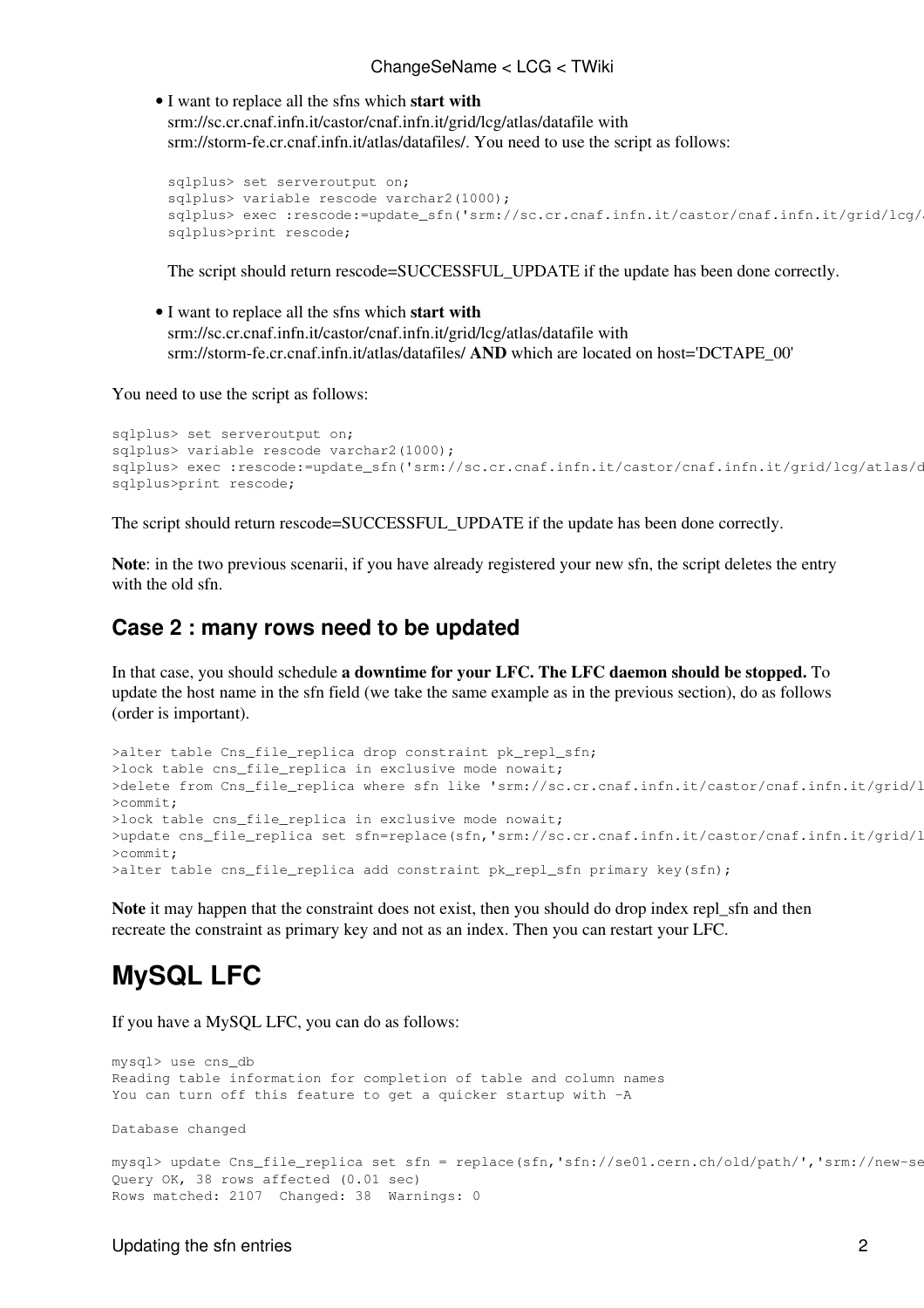#### ChangeSeName < LCG < TWiki

```
mysql> update Cns_file_replica set host = replace(host,'se01.cern.ch','new-se01.cern.ch');
Query OK, 38 rows affected (0.01 sec)
Rows matched: 2107 Changed: 38 Warnings: 0
```
If you have millions of entries then you need to limit the number of rows to update via limit and retype the command unitl you see **0 rows affected**

```
mysql> use cns_db
Reading table information for completion of table and column names
You can turn off this feature to get a quicker startup with -A
Database changed
mysql> update Cns_file_replica set sfn = replace(sfn,'sfn://se01.cern.ch/old/path/','srm://new-se
Query OK, 1000 rows affected (0.01 sec)
Rows matched: 32000 Changed: 1000 Warnings: 0
mysql> update Cns_file_replica set sfn = replace(sfn,'sfn://se01.cern.ch/old/path/','srm://new-se
Query OK, 1000 rows affected (0.01 sec)
Rows matched: 32000 Changed: 1000 Warnings: 0
mysql> update Cns_file_replica set sfn = replace(sfn,'sfn://se01.cern.ch/old/path/','srm://new-se
Query OK, 0 rows affected (0.01 sec)
Rows matched: 32000 Changed: 1000 Warnings: 0
```
**WARNING:** if the new files have already been registered in the LFC, you will get a unique violated constraint, to circumvent it, you need to delete the old entries first and then run the update command.

### <span id="page-3-0"></span>**Checks that you can perform afterwards**

- You can rerun the script and check that no entries have been left out. you should of course get that there are no entries to update
- You can connect directly to the database and check that the HOST field of the main table returns the correct entry (same remark for the sfn column).

```
select count(*) from Cns_file_replica where HOST='oldSE.cern.ch';
```
### <span id="page-3-1"></span>**Troubleshooting**

In case the script complains about  $NLS_XXXX$  parameters, just unset all the  $NLS_XXXX$  environment variables before running the script :

unset NLS\_LANG unset ORA\_NLS33 unset NLS\_DATE\_FORMAT

## <span id="page-3-2"></span>**Help !**